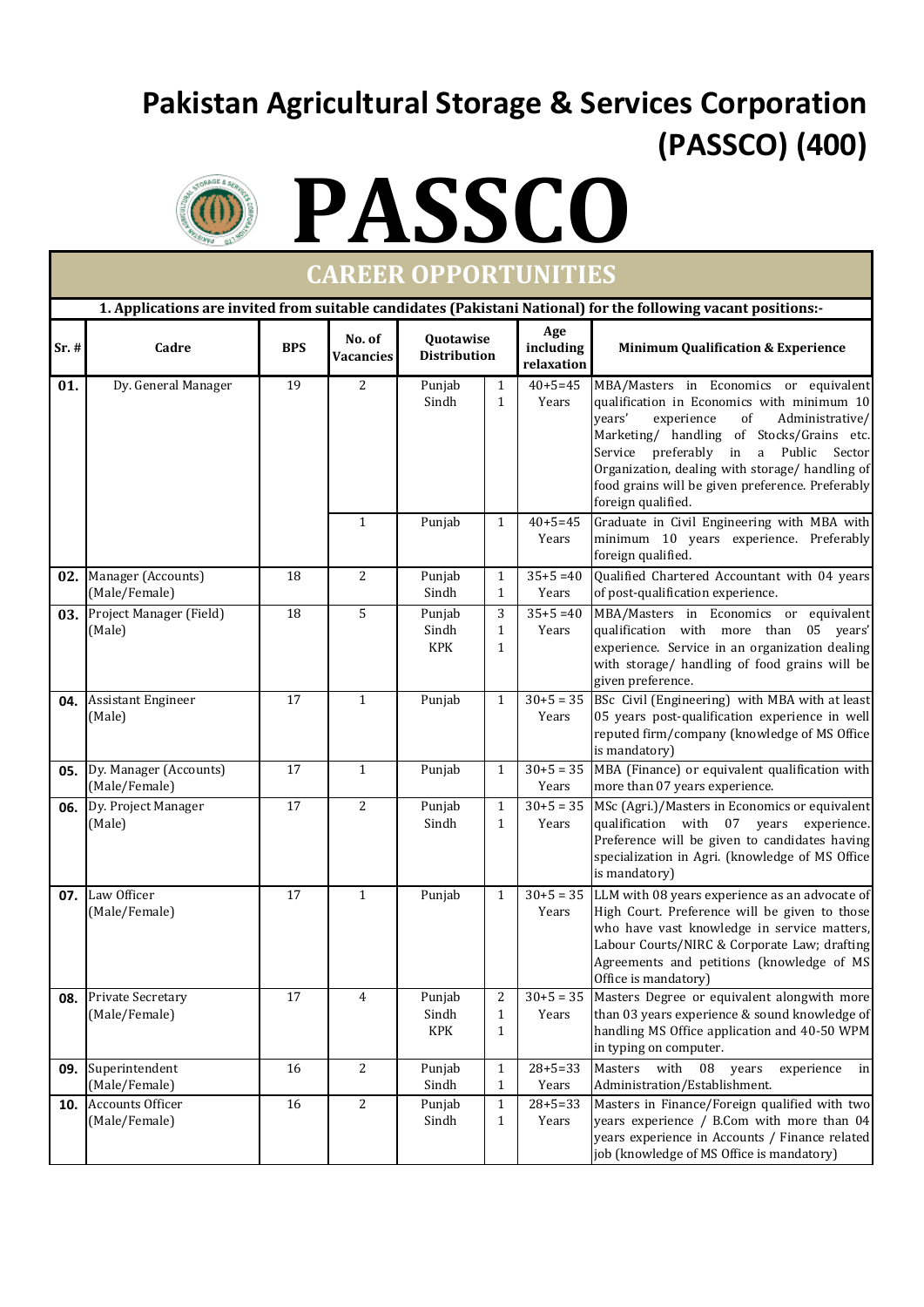| 11. | Purchase Officer                              | 16             | $\overline{4}$ | Punjab              | 2                            | $28 + 5 = 33$          | MSc (Agri)/Masters in Economics or equivalent                                                  |
|-----|-----------------------------------------------|----------------|----------------|---------------------|------------------------------|------------------------|------------------------------------------------------------------------------------------------|
|     | (Male)                                        |                |                | Sindh               | $\mathbf{1}$                 | Years                  | qualification with 04 years<br>experience.                                                     |
|     |                                               |                |                | <b>KPK</b>          | $\mathbf{1}$                 |                        | Preference will be given to candidates having                                                  |
|     |                                               |                |                |                     |                              |                        | specialization in Agri. (knowledge of MS Office<br>is mandatory).                              |
| 12. | Sub-Divisional Officer                        | 16             | $\mathbf{1}$   | Punjab              | $\mathbf{1}$                 | $28 + 5 = 33$          | Masters in (Engineering) preferably with 05                                                    |
|     |                                               |                |                |                     |                              | Years                  | years experience in Public Sector Organization                                                 |
|     |                                               |                |                |                     |                              |                        | (knowledge of MS Office is mandatory).                                                         |
|     |                                               | Sub-Total :-   |                |                     | 28                           |                        |                                                                                                |
| 13. | Assistant                                     | 15             | 3              | Punjab              | 2                            | $25+5=30$              | Masters or equivalent qualification with more                                                  |
|     | (Male/Female)                                 |                |                | Sindh               | $\mathbf{1}$                 | Years                  | than 07 years experience in relevant field and                                                 |
|     |                                               |                |                |                     |                              |                        | 40-50 W/M in typing on Computer (knowledge)                                                    |
|     |                                               |                |                |                     |                              |                        | of MS Office is mandatory).                                                                    |
| 14. | Assistant System Operator<br>(Male/Female)    | 14             | 1              | Punjab              | $\mathbf{1}$                 | $25+5=30$<br>Years     | Masters in Computer Science or equivalent<br>qualification                                     |
|     | <b>Assistant Network Operator</b>             | 14             | $\mathbf{1}$   | Punjab              | $\mathbf{1}$                 | $25+5=30$              | Masters in Computer Science or equivalent                                                      |
| 15. | (Male/Female)                                 |                |                |                     |                              | Years                  | qualification                                                                                  |
|     | 16. Accountant                                | 14             | 4              | Punjab              | 2                            | $25 + 5 = 30$          | MBA/B. Com (Hons) or B.Com with 03 years                                                       |
|     | (Male/Female)                                 |                |                | Sindh               | $\mathbf{1}$                 | Years                  | post-graduate experience in Accounts/Finance                                                   |
|     |                                               |                |                | <b>KPK</b>          | $\mathbf{1}$                 |                        | related job (knowledge of MS Office is                                                         |
|     | 17. Purchase Inspector                        | 14             | 16             | Merit               | $\mathbf{1}$                 | $25 + 5 = 30$          | mandatory).<br>Preferably Masters in Agri./Economics or                                        |
|     | (Male)                                        |                |                | Punjab              | 7                            | Years                  | equivalent qualification with experience of 03                                                 |
|     |                                               |                |                | Sindh               | 2                            |                        | years in supply chain management or Agri                                                       |
|     |                                               |                |                | <b>KPK</b>          | 2                            |                        | related business (knowledge of MS Office is                                                    |
|     |                                               |                |                | Balochistan         | $\mathbf{1}$                 |                        | mandatory)                                                                                     |
|     |                                               |                |                | Minorities          | $\mathbf{1}$                 |                        |                                                                                                |
|     |                                               |                |                | Ward/<br>Deceased   | 2                            |                        |                                                                                                |
| 18. | Senior Clerk                                  | 11             | 2              | Punjab              | $\mathbf{1}$                 | $25+5=30$              | MA with Computer skill and typing speed of 45                                                  |
|     | (Male/Female)                                 |                |                | Sindh               | $\mathbf{1}$                 | Years                  | WPM. (Knowledge of MS Office is mandatory)                                                     |
| 19. | Sub-Accountant                                | 11             | 3              | Punjab              | 2                            | $25+5=30$              | MSc qualification with more than 02 years                                                      |
|     | (Male/Female)                                 |                |                | Sindh               | $\mathbf{1}$                 | Years                  | experience in Accounts/Finance related job                                                     |
|     |                                               |                |                |                     |                              |                        | (knowledge of MS Office is mandatory)                                                          |
| 20. | Sub-Engineer                                  | 11             | $\mathbf{1}$   | Punjab              | $\mathbf{1}$                 | $25 + 5 = 30$          | BSc Engineering or equivalent qualification                                                    |
|     | (Male)                                        |                |                |                     |                              | Years                  | from any recognized technical institute with<br>more than 05 years experience (knowledge of    |
|     |                                               |                |                |                     |                              |                        | MS Office is mandatory)                                                                        |
| 21. | Tele/Fax Operator                             | 9              | $\overline{4}$ | Punjab              | 2                            | $25 + 5 = 30$          | B.A with 05 years experience of handling Digital                                               |
|     | (Male/Female)                                 |                |                | Sindh               | $\mathbf{1}$                 | Years                  | PABX and Fax. (knowledge of MS Office is                                                       |
|     |                                               |                |                | KPK                 | $\mathbf{1}$                 |                        | mandatory)                                                                                     |
| 22. | Junior Clerk                                  | 9              | 2              | Punjab              | $\mathbf{1}$                 | $25+5=30$              | B.A with Computer Skill and Typing Speed of 30                                                 |
|     | (Male/Female)                                 |                |                | Sindh               | $\mathbf{1}$                 | Years                  | WPM (knowledge of MS Office is mandatory)                                                      |
| 23. | <b>Assistant Security Inspector</b><br>(Male) | $\overline{7}$ | 2              | Punjab<br>Sindh     | $\mathbf{1}$<br>$\mathbf{1}$ | $25 + 5 = 30$<br>Years | Intermediate with more than 15 years<br>equivalent<br>experience<br>qualification<br>or        |
|     |                                               |                |                |                     |                              |                        | Hawaldar<br>preferable<br>retired<br>from                                                      |
|     |                                               |                |                |                     |                              |                        | Army/Police/CSO Officials.                                                                     |
| 24. | Assistant Purchase Inspector                  | $\overline{7}$ | 53             | Merit               | 3                            | $25 + 5 = 30$          | Masters in Agri./Economics or equivalent                                                       |
|     | (Male)                                        |                |                | Punjab              | 22                           | Years                  | qualification with more than 04 years                                                          |
|     |                                               |                |                | Sindh<br><b>KPK</b> | 8<br>5                       |                        | experience of sales/purchase/storage in Field<br>of food grains or other Agri related business |
|     |                                               |                |                | Balochistan         | 3                            |                        | (knowledge of MS Office is mandatory)                                                          |
|     |                                               |                |                | ex-FATA             | $\mathbf{1}$                 |                        |                                                                                                |
|     |                                               |                |                | GB                  | 1                            |                        |                                                                                                |
|     |                                               |                |                | AJK                 | $\mathbf{1}$                 |                        |                                                                                                |
|     |                                               |                |                | Disabled            | 1                            |                        |                                                                                                |
|     |                                               |                |                | Minorities<br>Ward/ | 3<br>5                       |                        |                                                                                                |
|     |                                               |                |                | Deceased            |                              |                        |                                                                                                |
|     |                                               | Total :-       |                |                     | 120                          |                        |                                                                                                |
|     |                                               |                |                |                     |                              |                        |                                                                                                |